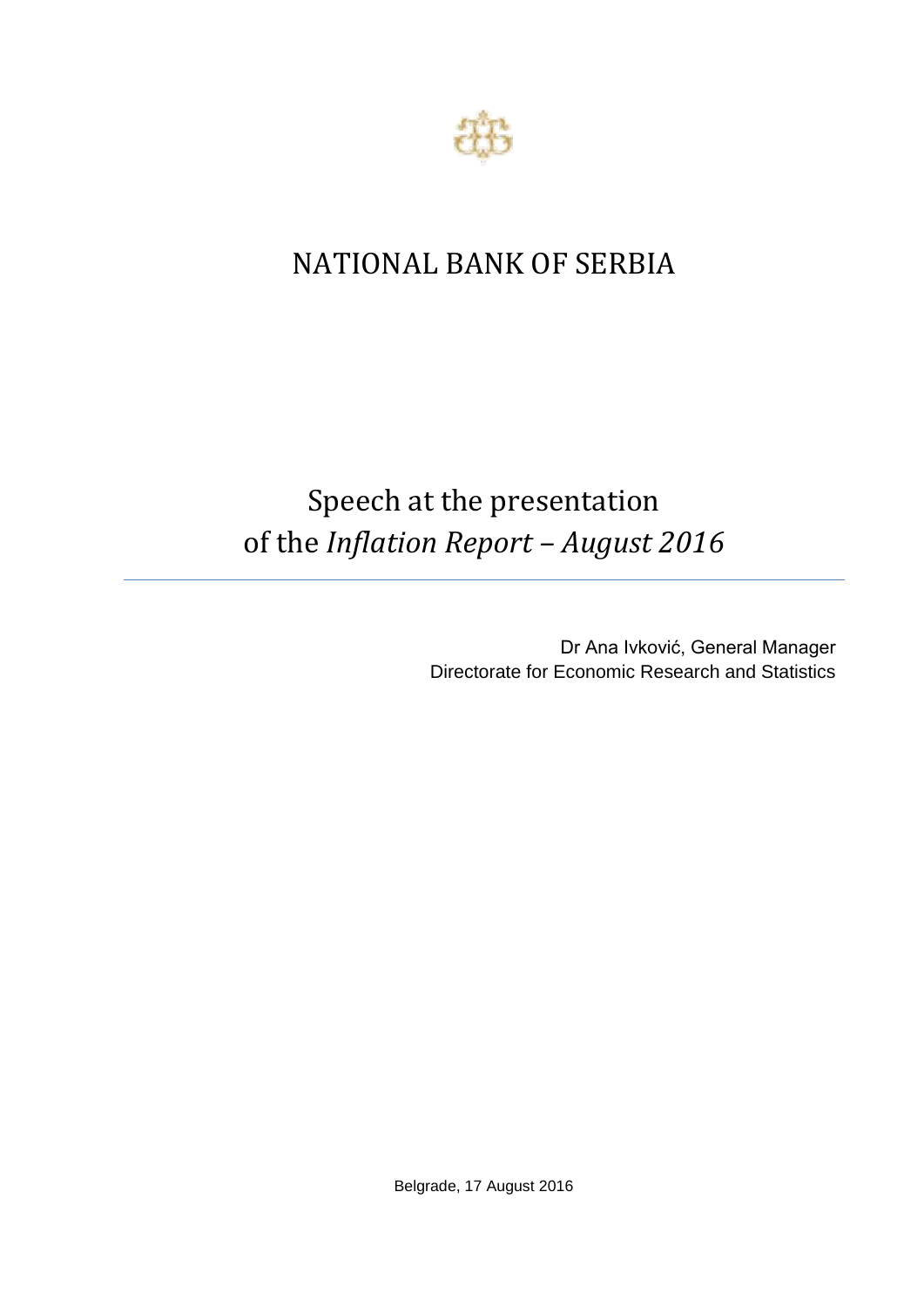*Ladies and gentlemen, esteemed members of the press and fellow economists,*

Welcome to the presentation of the August *Inflation Report* where we will give an overview of recent economic developments in Serbia and explain the latest macroeconomic projections and monetary policy measures of the National Bank of Serbia.

According to our latest projection, year-on-year inflation will increase gradually towards the target tolerance band and return within it in the first half of 2017. It will continue to move within the target band thereafter until the end of the projection horizon. With regard to economic activity, GDP growth is expected to accelerate to 2.5% this year, which is the upper bound of our projection range from May. In 2017, GDP growth is expected to step up to around 3%.

Fiscal developments in the first half of the year signal a further lowering of the **general government budget deficit** to 2.5% of GDP, according to our estimate. For the sake of reminder, this is well below the ceiling originally agreed as part of the arrangement with the IMF (4.0%). The share of the **current account deficit** in GDP is also expected to decline this year to 4.2%, which is a decrease by around 0.6 pp from 2015. This decline will result from an improvement not only in the balance of goods, but also in the balance of services. No less importantly, this deficit will continue to be fully covered by foreign direct investment.



*Esteemed members of the press, fellow economists,*

Circumstances in the international environment continue to pose a challenge to central banks' monetary policies. Less than two months ago, the United Kingdom decided to leave the EU, amplifying the already prevailing uncertainties in the international financial and commodity markets. A day after the referendum, financial markets worldwide were in turmoil which affected all their segments, foreign exchange markets in particular. Thanks to a timely reaction of the National Bank of Serbia, our foreign exchange market calmed down quickly. In the course of July, the National Bank of Serbia intervened on the buying side only, purchasing a total of EUR 355 mln.

Increased global uncertainty spurred investors to channel their portfolios to traditional safe havens. Still, the likelihood that monetary policies of leading central banks would be more accommodative than previously thought could have a positive impact on capital flows to emerging market economies, Serbia included, particularly in view of our country's steadily improving macroeconomic fundamentals. The Fed is expected to slow down the pace of its monetary policy normalisation and raise the federal funds rate in December. Caution is advised in the conduct of monetary policy, however, as positive trends in the US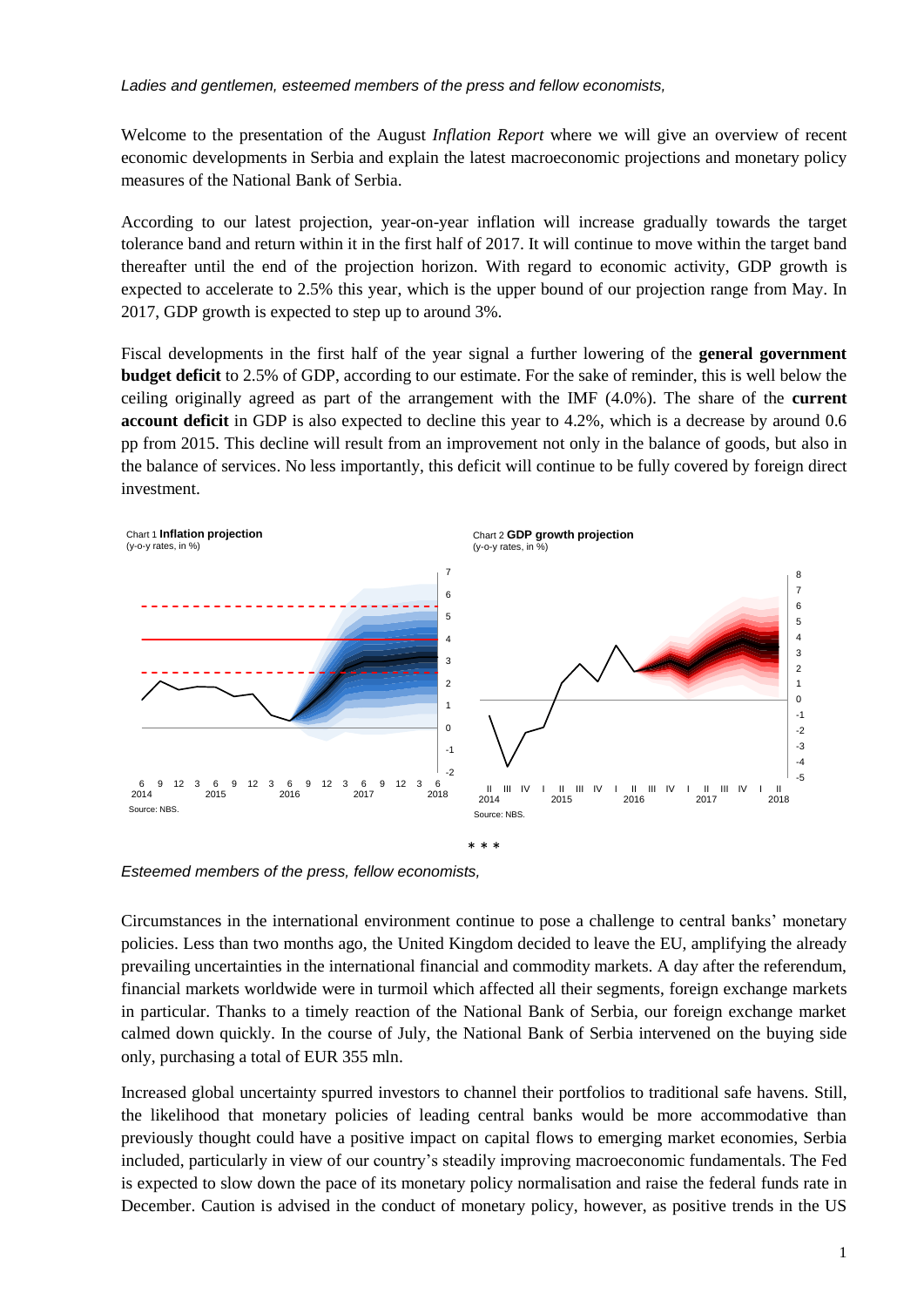economy could easily revive investor expectations that the Fed will increase the federal funds rate even before the year is out.

Additionally, despite sound economic performances early in the year, global growth prospects for the period ahead have been revised downwards, primarily because of Brexit. Growth in the euro area, our main foreign trade partner, is expected to slow down by 0.2 pp in 2017 relative to 2016 (according to the IMF, from 1.6% this to 1.4% next year, and according to Consensus Forecast*,* from 1.5% this to 1.3% next year).



Turbulences in the international financial market and weaker global growth prospects reflected on commodity markets as well. The recovery in global oil prices was halted in the wake of Brexit: after rising by 25% in the second quarter, oil prices fell by over 15% in July. Based on oil futures, we assumed in our projections that the price of oil will remain relatively low going forward – it is expected to amount to USD 45 per barrel at end-2016 and USD 49 per barrel at end-2017. The market of primary agricultural commodities was also marked by pronounced volatility. Substantial volatility in the above markets is expected to continue in the period ahead.



The UK referendum had a dominant impact on oscillations in risk premia of all emerging economies, particularly as the month of June drew closer. Markets rallied relatively swiftly, however, and a number of emerging economies, Serbia included, recorded a lower risk premium at the close than at the start of the second quarter. Serbia's risk premium, as measured by EMBI, decreased by 40 bp in the second quarter and by a further 15 bp in the course of July. In August, it continued down to 245 bp at the moment.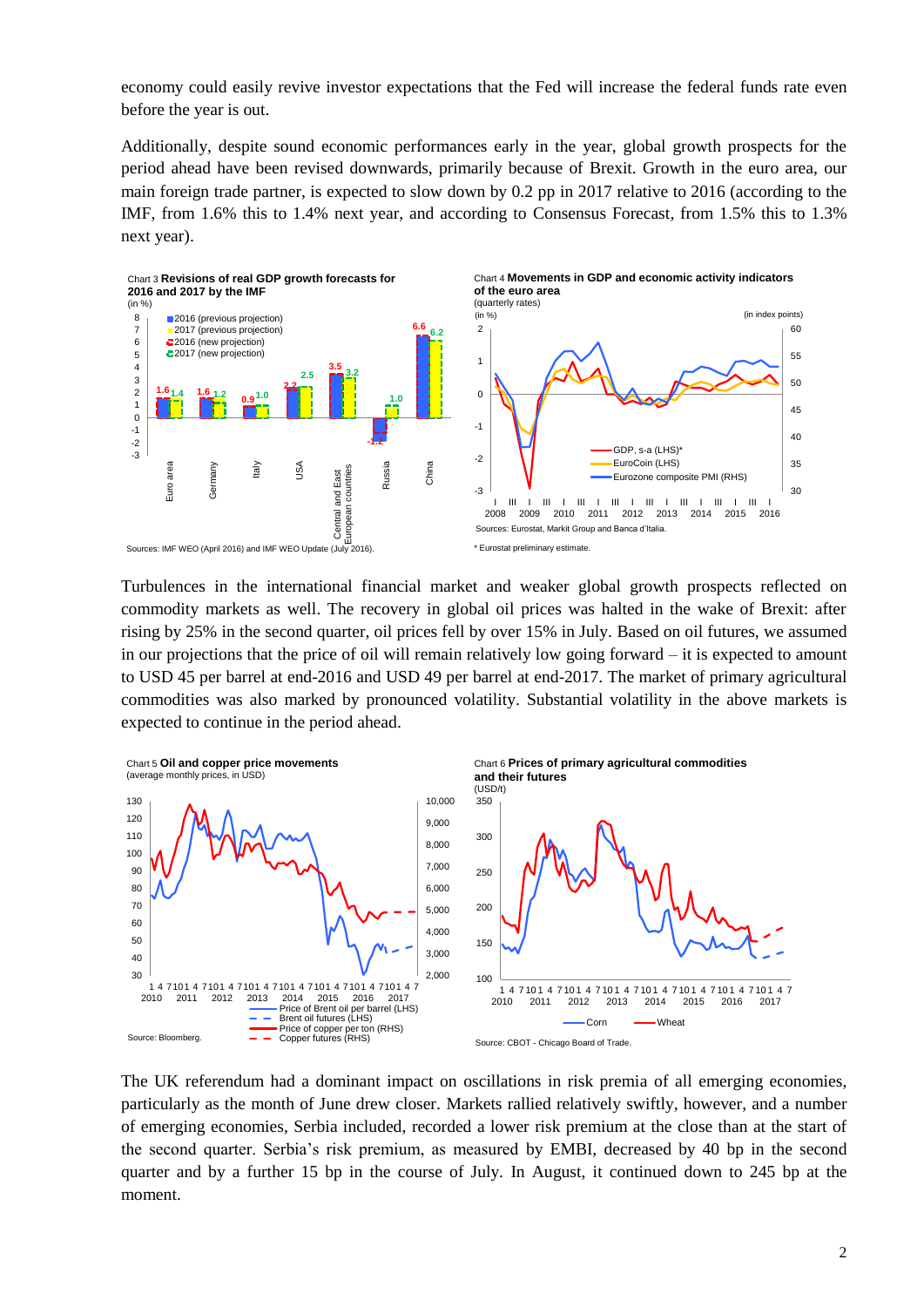Domestic factors were also behind the sharp reduction in Serbia's risk premium – most notably the narrowing of internal and external imbalances. The results of fiscal consolidation have so far proved to be considerably better than planned and, in the first half of 2016, the consolidated budget deficit was down by almost a half relative to the same period last year. At the same time, the current account deficit was around 20% lower than in the first half of 2015. Net inflow of foreign direct investment in Serbia in the first half of 2016 was 7.7% higher than in the same period last year and more than fully covered the current account deficit.

Macroeconomic performances and the overshooting of fiscal targets were assessed positively by IMF representatives during their June mission, as well as by rating agencies. In June, Fitch Ratings raised Serbia's credit rating, owing to the country's political stability, successful fiscal consolidation, banking sector stability and implementation of reforms.







According to our estimate, after exceptionally strong seasonally-adjusted growth in the first quarter (1.8%), economic activity stagnated in the second quarter, though still recording a relatively high year-onyear growth rate (1.8%). All components of domestic demand made a positive contribution. By contrast, the contribution of net exports was negative in the second quarter. Export growth extended into the second quarter as well, but imports, mostly of equipment and intermediate goods for industrial production and construction purposes, grew at a faster pace.

According to our estimate, GDP growth will accelerate to 2.5% in 2016 and 3% in 2017, reflecting more favourable developments in the manufacturing, construction and some services sectors. Assuming an average agricultural season, positive contribution of agriculture is also expected this year, but could in fact be even higher than anticipated given the performances in the year so far. Conversely, activity in the mining and energy sector this year will be lower than previously expected on account of major overhauls in the electric-energy system.

On the expenditure side, robust growth in investment is expected to continue owing to more effective implementation of infrastructure projects and a favourable investment environment, supported by lower loan costs. Positive trends in foreign trade activity from the start of the year are expected to result in a positive contribution of net exports. A positive contribution is also expected from household consumption on account of higher disposable income underpinned by a rise in employment and private sector wages, but also due to lower loan costs and energy prices.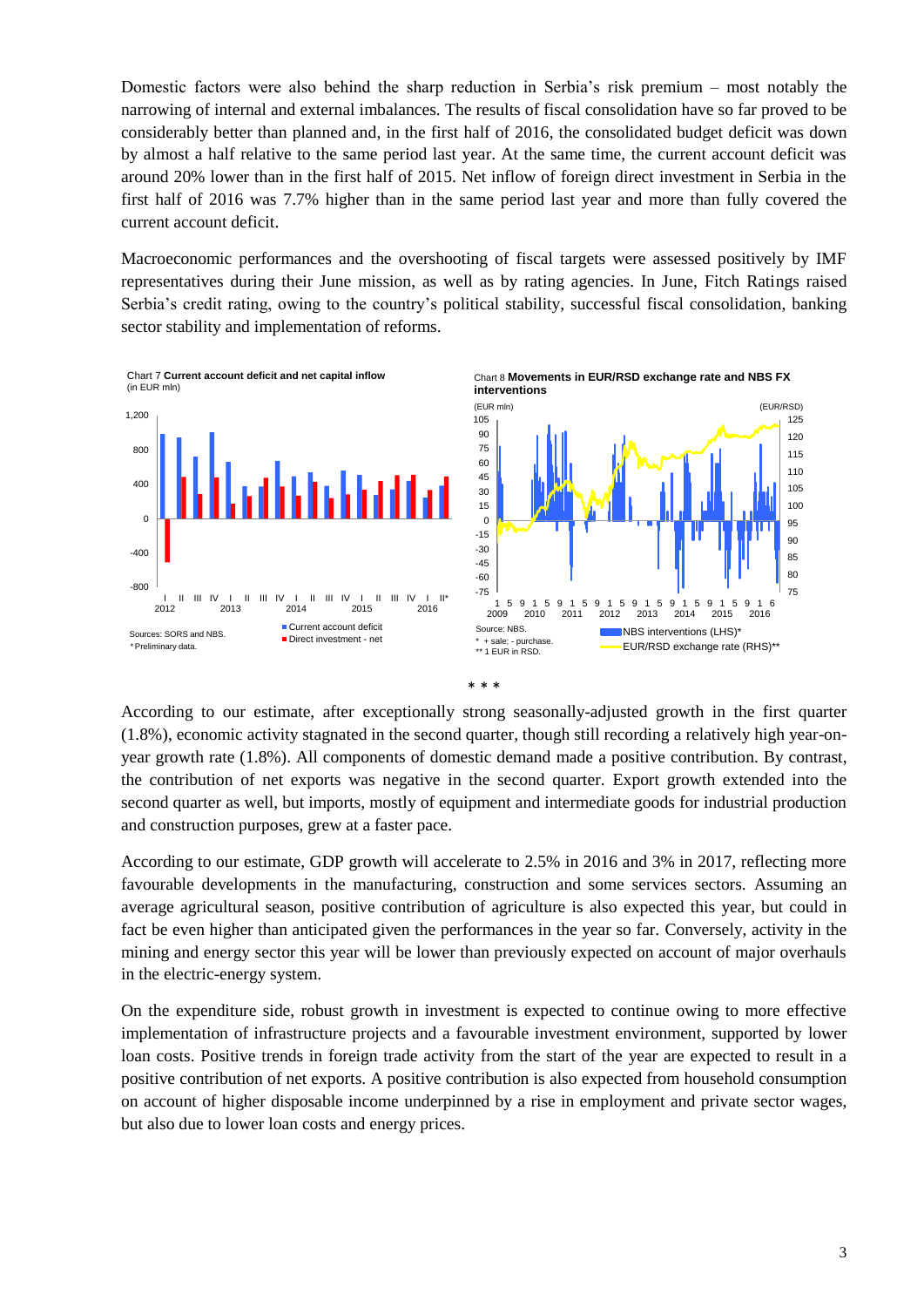

The cost of borrowing for the private sector decreased further thanks to monetary policy easing. The average interest rate on new dinar loans to corporates and households was 9.1% in June, down by 0.4 pp relative to March. Lending activity accelerated during the second quarter, and year-on-year loan growth came at 3.5% in June. Lending activity is expected to increase further in the period ahead due to the expected acceleration of economic activity and past monetary easing. This is consistent with the expectations of commercial banks stated in the July bank lending survey.

\* \* \*

In July, year-on-year inflation was 1.2%, while core inflation also continued to move below the lower bound of the target tolerance band and came at 1.5%. Inflationary pressures remained low on account of domestic factors, but also due to falling prices of oil and primary agricultural commodities and low inflation abroad. Food and petroleum product prices continued to give a negative contribution to year-onyear inflation, while a positive contribution came from non-food products and services and administered prices.

As inflation has been low and stable for three years already, inflation expectations of market participants headed further down. Hence, the financial sector and corporates expect inflation to range between 2.0% and 2.8% in the summer of 2017.



According to our expectations, inflation will continue to move below the lower bound of the target tolerance band in the months ahead. In the third quarter, administered prices will give the largest positive contribution to inflation (most notably, the July increase in cigarette prices), while the contribution of prices of food and non-food products and services will be somewhat smaller.